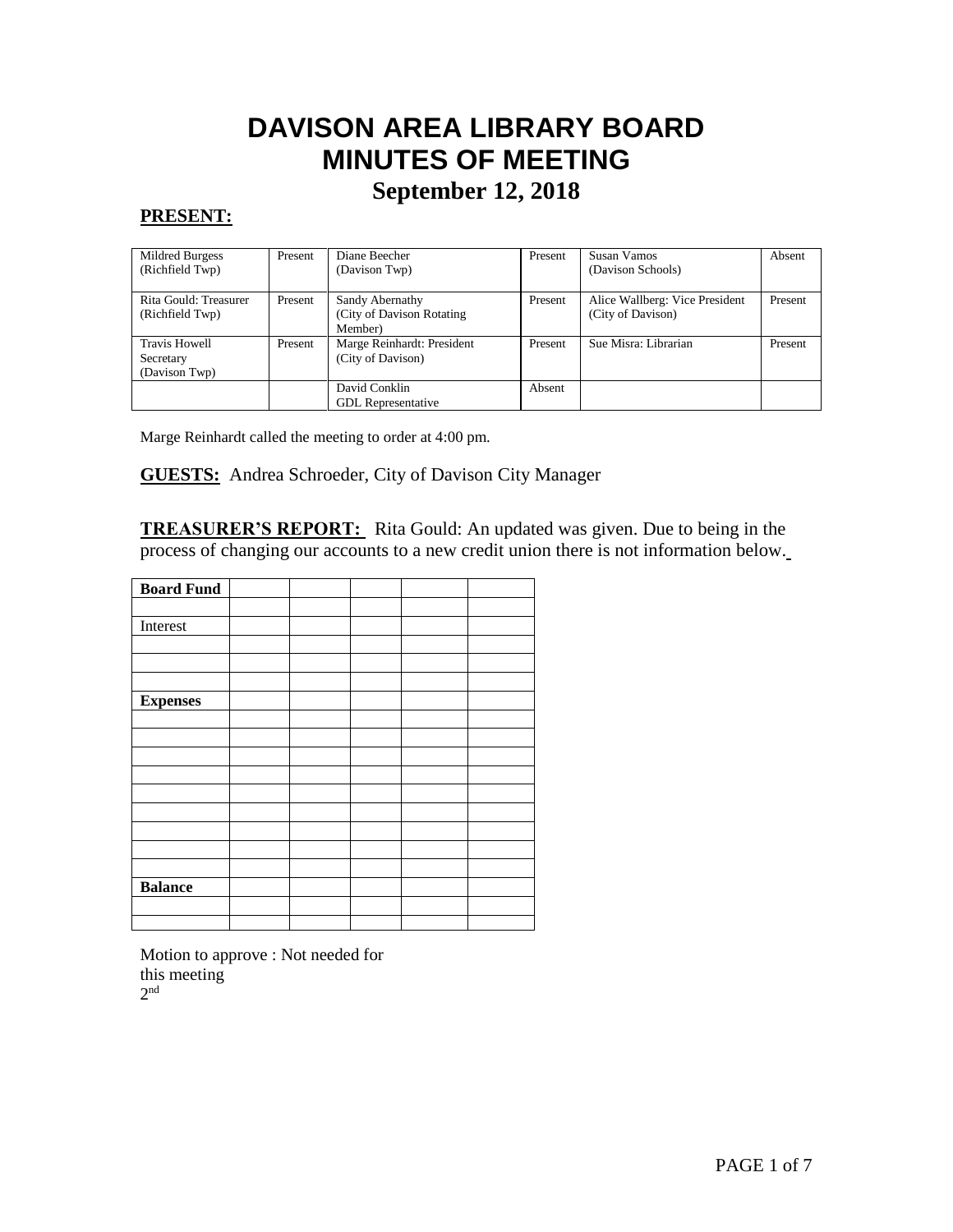# **LIBRARIAN'S REPORT:** Head Librarian Sue Misra:

## **Community Relations**:

The Sue McCann book cart is being stocked by me on a regular basis. The patrons love the book cart in the lobby. Marge comes in to empty the safe. Alice and Sandy have been coming in regularly to sort the donated books. We have a new volunteer Debbie Abbott, who helps sort the donated books on Fridays.

We had our board meeting on July  $11<sup>th</sup>$ . Dave was present at the meeting. Andrea S. City manager apprised us of the cost of the multi-scrolling LED sign. It will around \$5870.00. Andrea also notified us that we might be getting a new roof for the building soon. Book sale was held on July  $13<sup>th</sup>$  and July  $14<sup>th</sup>$ . Marge, Rita our board members along with volunteers set up for the book sale on July 12<sup>th</sup>. Tear down of the Book sale was on Saturday July  $14<sup>th</sup>$  by Alice, Jim and volunteers. The left over books from the sale was picked up by R& B book store on July  $16^{\text{th}}$ .

Car cruise is held on Fridays from May  $18<sup>th</sup>$  through September  $21<sup>st</sup>$ . Music on Main Street is on Wednesday evenings from July 11<sup>th</sup> through August 29<sup>th</sup>.Carrie from DDA dropped off entry forms for the "My little pumpkin cute baby contest" on August  $22<sup>nd</sup>$ .

The board gave \$500.00 towards the Summer Reading Challenge on July  $11<sup>th</sup>$ . Thanks to the board for the generous donation towards the 2018 summer reading challenge.

## **Library Operations**:

logins for August.

Our door counter for July was 7137 and August was 9176. We had 1523 self-checkout usage for July, and 2229 for August. We had 1200 hours of PC logins in June, 1407 in August. We had 268 WIFI logins for July and 358 WIFI

The circulation statistics for July was 11,868, and 14,301 for August. The new patrons added in July were 77. In August we added 105 new patrons. Currently I have 2 volunteers that have been regularly volunteering at the Library. Thanks to Brian and Randy for their time.

We had the staff pick book display, Window display, Reading Challenge book display, in July and gardening and traveling book display in August. Patrons have been checking items from the displays. I have ordered new books on I-Page. Collection development is on-going in between circulation tasks. We have been getting huge incoming and outgoing deliveries. Our window display was done by Nicole with assistance from my awesome page staff.

The Library is a hopping place this summer with programs, summer reading challenge and tutoring.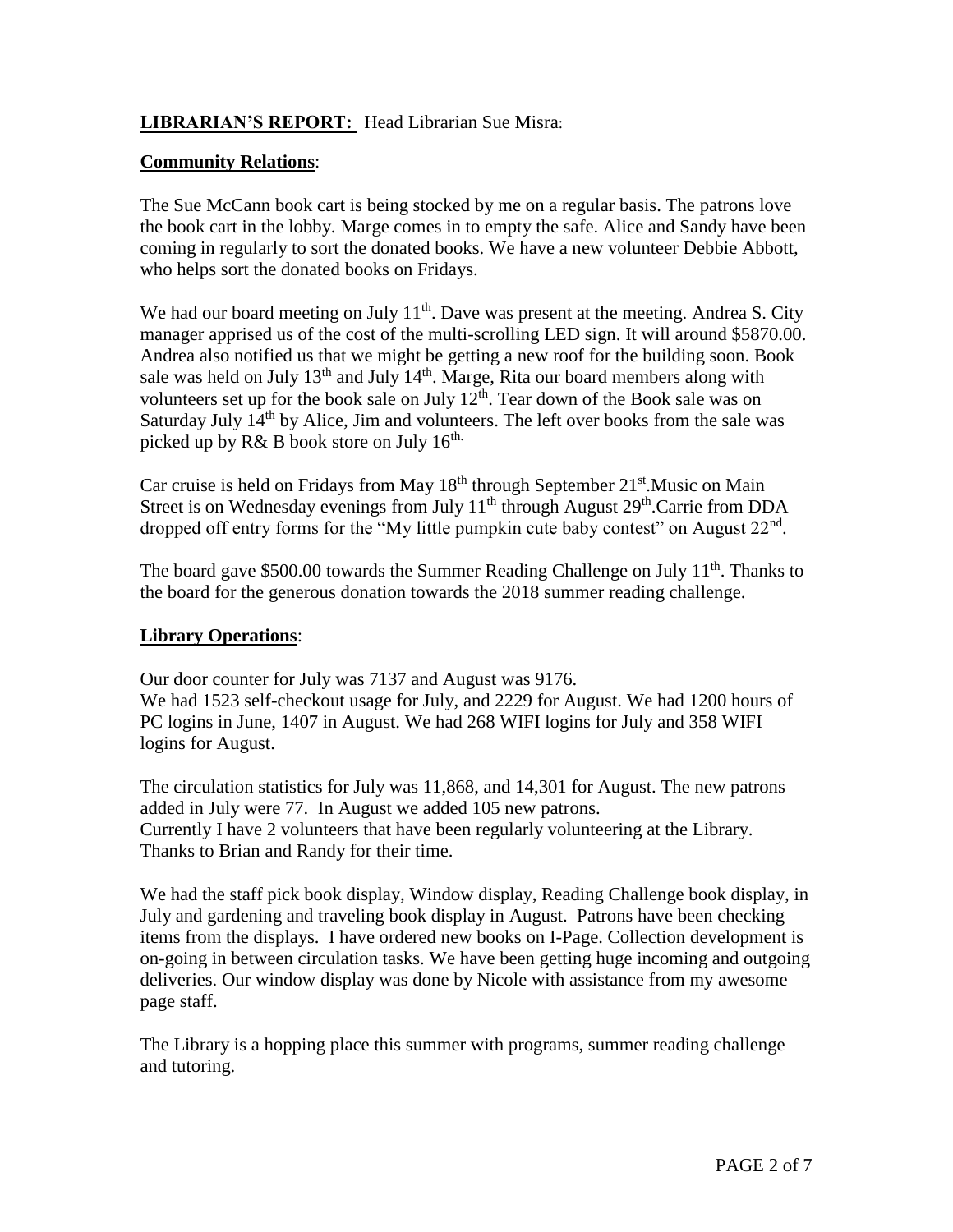We participated in the 2018 Summer Pen Pal program. Kelly F. sent a book of stamps for mailing our pen pal letters on July  $11<sup>th</sup>$ . Nicole took the initiative in mailing the letters from our little patrons of Davison Michigan to the different libraries around the country. We also received letters in exchange from different libraries within Michigan, Florida, California, Massachusetts, Maine, New Jersey and Illinois. It is a cool program.

Weeding has been ongoing to alleviate overcrowding of the shelves. The weeding lists were tailored to my requests and Sheila provided them to me promptly. Thanks Sheila for doing the needful. 342 items were in July. It included 241 DVD's, 25 miscellaneous damaged items and 76 paperbacks. Few of the DVD's were adopted by BP, MM and LI. The list was generated by Julie. Melissa and Kevin withdrew the DVD's. Majority of the DVD's were sent to HQ-TS for the foundation sale. In August I weeded 109 items.

July  $12<sup>th</sup>$  I attended the GDL-U "How to be a leader". It was a great workshop with Mary and other colleagues.

July 16<sup>th</sup> we were treated with donuts, juice, hot chocolate and fruit trays from Kelly and the community relations department. Team Davison won the 2017 Annual GDL Report photo contest winner. It was lovely to see the creative photo shoots from all the branches and departments. The 2017 GDL Annual report had a very nice layout and content.

Sheila sent the holds list that was not picked up on July 19<sup>th</sup> and the list was completed by Patrick on July 20<sup>th</sup>.

Sheri Miklaski, community outreach librarian from Georgetown Public Library in Texas visited the branch on July 20<sup>th</sup>. Sheri loved the branch and liked the area of our "Recently returned items". We had a nice exchange about our libraries. She left with "The Nineteen" summer 2018 program guide and the 2017 GDL Annual Report.

Michael Tennant, patron from Baker Park travelled to Davison to explore the Western authors. He was happy to see his western authors in my new book display. He checked the 6 new paperbacks by William W. Johnstone and complimented "that he had an excellent experience".

A patron recently moved to Saginaw County and still wanted to use her library card on July  $30<sup>th</sup>$ . She was upset when I told her she needs to buy a non-resident card either on a month to month basis or yearly.

August  $7<sup>th</sup>$  I attended the Diversity meeting at Grand Blanc.

I attended the Leadership Academy session at the Library of Michigan in Lansing on August 10<sup>th</sup>. Topics included Library Legislation and Advocacy, Managing Your Library's Media Image and Leadership Fundamentals: Leadership versus Management.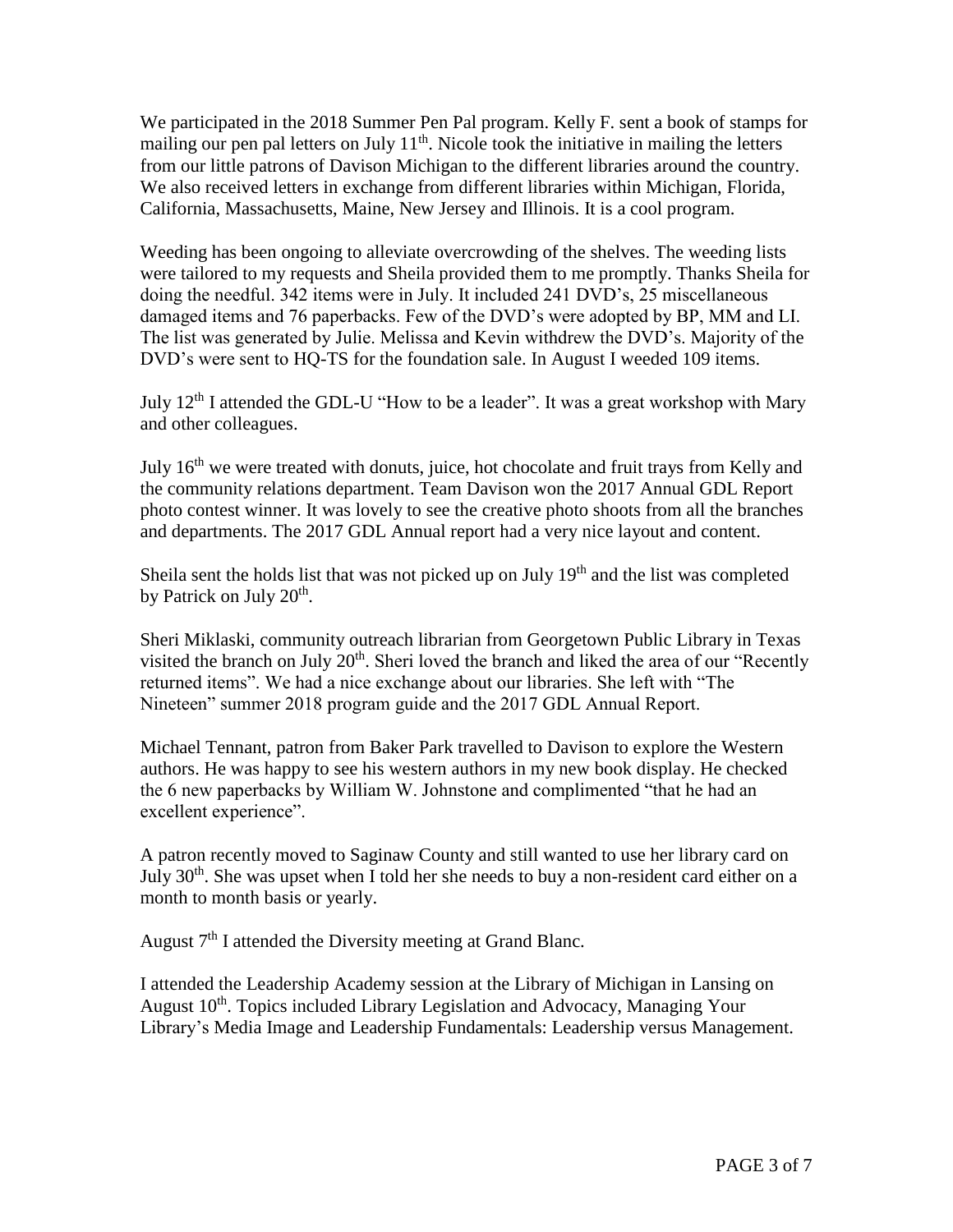#### **Staff Recognition**:

Team Davison which includes my awesome Library Assistants and pages have been great team players in July & August. I would like to recognize Teresa Jackson for her attention to detail and focus on shelving the DVD's. Teresa makes sure that the DVD table is empty before her shift is over. She is very conscientious and leaves the branch in an impeccable manner when she leaves for the day.

#### **Equipment:**

The patron printer # 3 has been very slow in printing the documents. IT was notified and they have resolved the issue at this time.

Chris, our IT manager got new phones on July  $23<sup>rd</sup>$  and July  $25<sup>th</sup>$ . The phones seem to be working well.

Print manager software was not working on 7/30/18. IT was notified and Sheila resolved the issue.

I requested Mary, Chris and Darwin to have another circulation computer. Darwin's idea was we could add a station by the holds area. It will also meet the ADA requirement.

#### **Physical Facilities**:

Lights in the men's room were out. DPW was notified and Brian came the same day July  $16<sup>th</sup>$  to replace the light bulbs.

We had the patron bathrooms clogged on July 26<sup>th</sup>. Willie our cleaning person came and took care of the problem promptly.

We had black bugs flying by the outside drop box. The DPW was notified and they took care of the problem promptly.

We received the tall desk chair for the circulation desk on August 20th. Thanks to Dave for setting up the chair the same day. The staff loves the new chair.

#### **Groups:**

The community Relations department has been sending us the posters and program flyers for the upcoming programs. I have been giving the bookmarks, Patron code of conduct and program flyers when I sign patrons for a new library card.

#### **Weeding Projects**:

The total number of items weeded in July & August was around 451 items.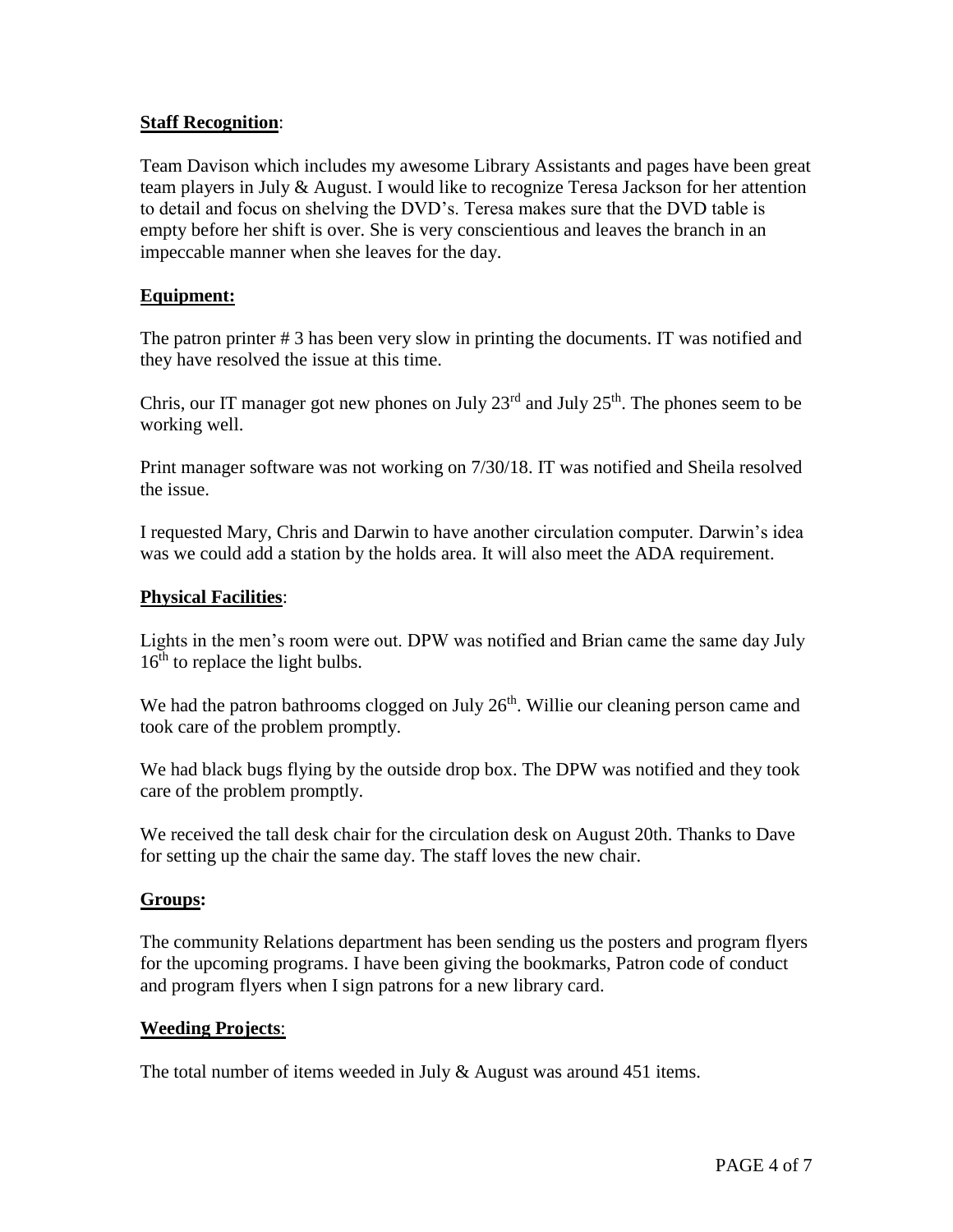# **Events**

Programs:

July 2nd, Story time with Miss Marcia @ 9:30 we had 9 adults and 14 kids.

July 2nd, Story time with Miss Marcia @ 10:30 we had 15 adults and 26 kids.

July 9<sup>th</sup>, Story time with Miss Marcia  $\omega$  9:30 we had 10 adults and 12 kids.

July 9<sup>th</sup>, Story time with Miss Marcia  $\omega$  10:30 we had 14 adults and 17 kids.

Story time with Miss Marcia has been going very well. The kids love Miss Marcia and cannot wait to have her back in September.

July  $10<sup>th</sup>$ , we had Children's Bee-utiful Music Program; we had 28 patrons that attended the program. This program was through the Sloan Museum & Longway Planetarium.

July  $10<sup>th</sup>$ , we had the "Coding with Ozobots" This program was done by Ryan Tackabury. We had 5 adults and 6 kids.

July 14<sup>th</sup>, we had "Lords of the Sky with Kili". It was a great program. We had 30 adults and 34 kids that attended the program.

July 18th, we had "Mushroom Chow Mein" with Ming. Patrons loved Ming. We had 18 adults for the program.

July 24<sup>th</sup>, we had the "Coding with Ozobots" This program was done by Ryan Tackabury. We had 9 adults and 19 kids. We had a great attendance. The kids loved the program. Ryan was very patient and great with the youngsters.

July 27th, we had "Noise Maker workshop program", we had 12 children and 4 adults that attended the program. This program was through the Sloan Museum & Longway Planetarium.

August 3<sup>rd</sup> we had "Classroom Critters". It was an awesome program. Paul did a great job with the kids. We had 16 adults and 19 kids that attended the program.

August  $4<sup>th</sup>$ , we had "Ragtime Spectacular concert with Peter Bergin". It was a great program. We had patrons from Brookdale assisted living center attend the program. The patrons loved Peter.

August 7th, we had the "Coding with Ozobots" This program was done by Ryan Tackabury. We had 5 adults and 11 kids. We had a great attendance. The kids loved the program. Ryan was very patient and great with the youngsters.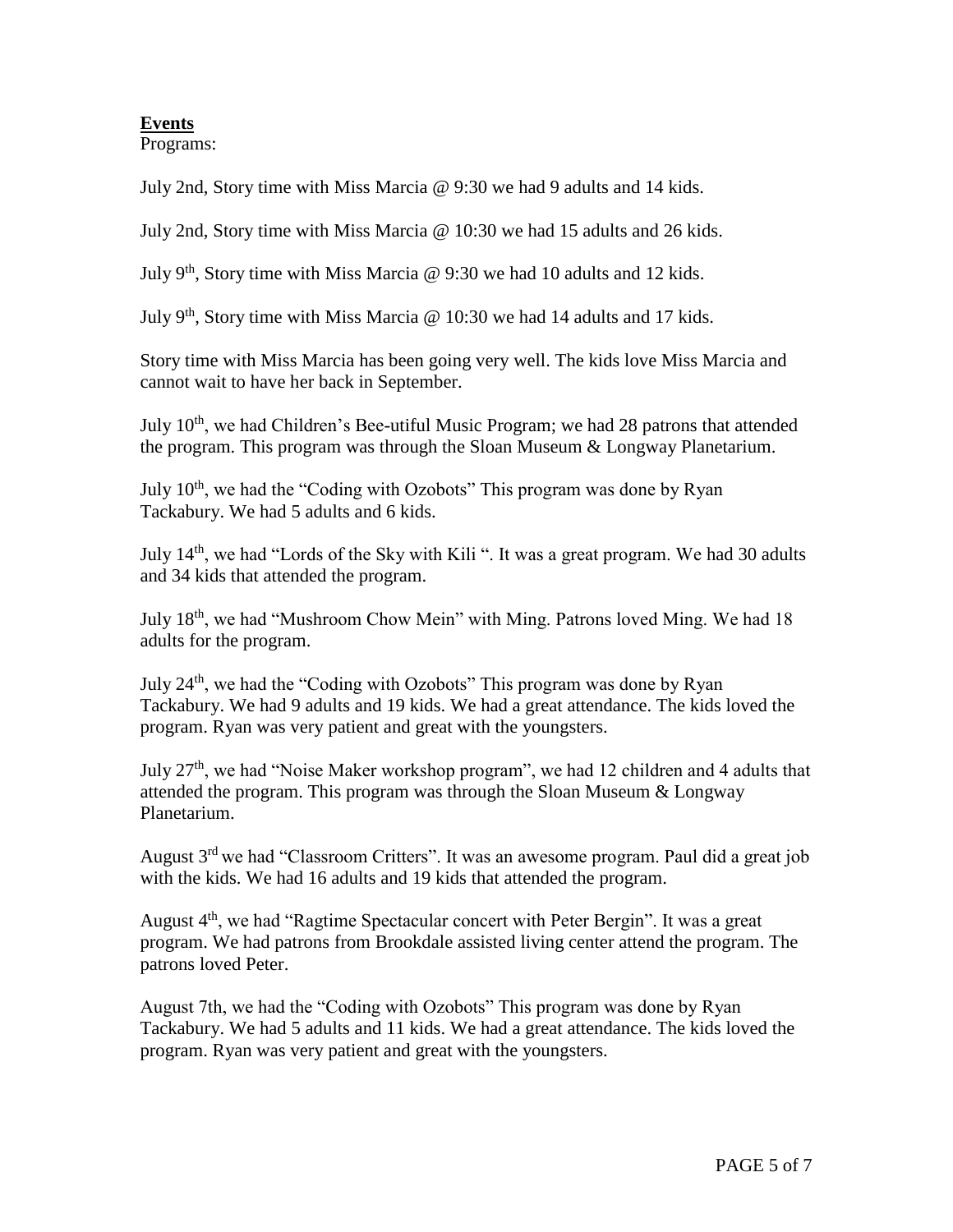August  $8<sup>th</sup>$ , I attended the Back to school blast at the Cardinal stadium. Our table was an instant hit with the "The Libraries Rock" Backpacks. The kids loved the pens, pencils and stickers. Kelly provided us with lots of goodies. It was great to work with Eileen. We had 318 adults, 251 kids and 100 teens that attended the event.

August 18<sup>th</sup>, we had "Genot "Winter Elk" Picor". It was a wonderful program and the kids had a fantastic time. We had 5 adults and 15 kids attend the program.

August 21st, we had "Coding with Ozobots" This program was done by Ryan. We had 8 adults and 10 kids.

## **Outreach:**

I worked the Back to school blast on August  $8<sup>th</sup>$  with Eileen Button. It was a huge success.

## **Suggestions & Comments:**

I still get phone calls if we have availability of meeting rooms.

## **GDL Report:** reported by David Conklin

• Not Available

## **Davison School District:** Presented by Susan Vamos

• Not Available

## **OLD BUSINESS:**

- Marge & Rita working on updating members on checking account
	- Give Rita permission to open an account at a new bank or credit union. This action would also give her permission to move the Boards fund into the new account Motion to Approve Travis Howell 2<sup>nd</sup> by Marge Reinhatdt
	- Removing former members that have passed away

## **NEW BUSINESS:**

- Marge will be stepping down from the board around spring 2019. This is due to moving to Indiana to be closer to family. Her leadership will be missed.
- Need to update bylaws soon
- Alice will see about getting a chair repaired
- Alice and Diane are looking into steam cleaning the chairs
- City Manager Update